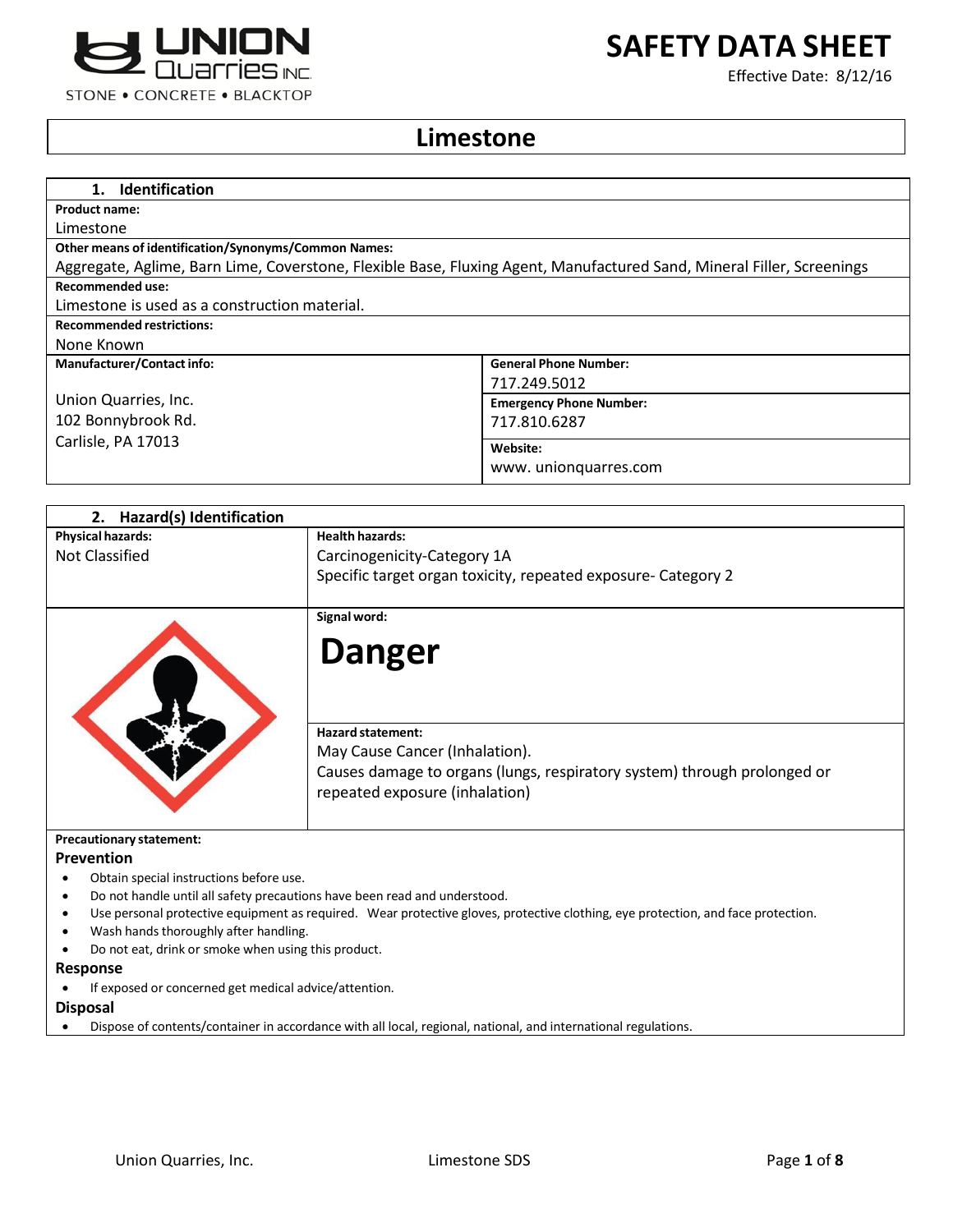#### **Supplemental information:**

Respirable Crystalline Silica (RCS) may cause cancer. Limestone is a naturally occurring mineral complex that contains varying quantities of quartz(crystalline silica). Limestone may be subjected to various natural or mechanical forces that produce small particles (dust) which may contain respirable crystalline silica (particles less than 10 micrometers in aerodynamic diameter). Repeated inhalation of respirable crystalline silica (quartz) may cause lung cancer according to IARC, NTP; ACGIH states that it is a suspected cause of cancer. Other forms of RCS (e.g., tridymite and cristobalite) may also be present or formed under certain industrial processes.

| <b>Composition/information on ingredients</b> |                   |     |
|-----------------------------------------------|-------------------|-----|
| <b>Chemical name</b>                          | <b>CAS number</b> | ℅   |
| Limestone                                     | 1317-65-3         | 100 |
| Quartz (crystalline silica)                   | 14808-60-7        |     |

#### **4. First-aid measures**

**Inhalation:**

Remove to fresh air. Dust in throat and nasal passages should clear spontaneously. Contact a physician if irritation persists or if breathing is difficult.

**Eyes:**

Immediately flush eye(s) with plenty of clean water for at least 15 minutes, while holding the eyelid(s) open. Occasionally lift the eyelid(s) to ensure thorough rinsing. Beyond flushing, do not attempt to remove material from eye(s). Contact a physician if irritation persists or later develops.

**Skin:**

Wash affected areas thoroughly with mild soap and fresh water. Contact a physician if irritation persists.

**Ingestion:**

If person is conscious do not induce vomiting. Give large quantity of water and get medical attention. Never attempt to make an unconscious person drink.

**Most important symptoms/effects, acute and delayed:**

Dust may irritate the eyes, skin, and respiratory tract. Breathing silica-containing dust for prolonged periods in the workplace can cause lung damage and a lung disease called silicosis. Symptoms of silicosis may include (but are not limited to) shortness of breath, difficulty breathing with or without exertion; coughing; diminished work capacity; diminished chest expansion; reduction of lung volume; right heart enlargement and/or failure.

**Indication of immediate medical attention and special treatment needed:**

Not all individuals with silicosis will exhibit symptoms of the disease. However, silicosis can be progressive, and symptoms can appear at any time, even years after exposures have ceased. Persons with silicosis have an increased risk of pulmonary tuberculosis infection.

## **5. Fire-fighting measures**

**Suitable extinguishing media:**

This product is not flammable. Use fire-extinguishing media appropriate for surrounding materials.

**Unsuitable extinguishing media:**

None known.

**Specific hazards arising from the chemical:**

Contact with powerful oxidizing agents may cause fire and/or explosions (see section 10 of SDS).

**Special protective equipment and precautionsfor firefighters:**

Use protective equipment appropriate for surrounding materials.

**Fire-fighting equipment/instructions:**

No unusual fire or explosion hazards noted. Not a combustible dust.

**Specific methods:**

The presence of this material in a fire does not hinder the use of any standard extinguishing medium. Use extinguishing medium for surrounding fire.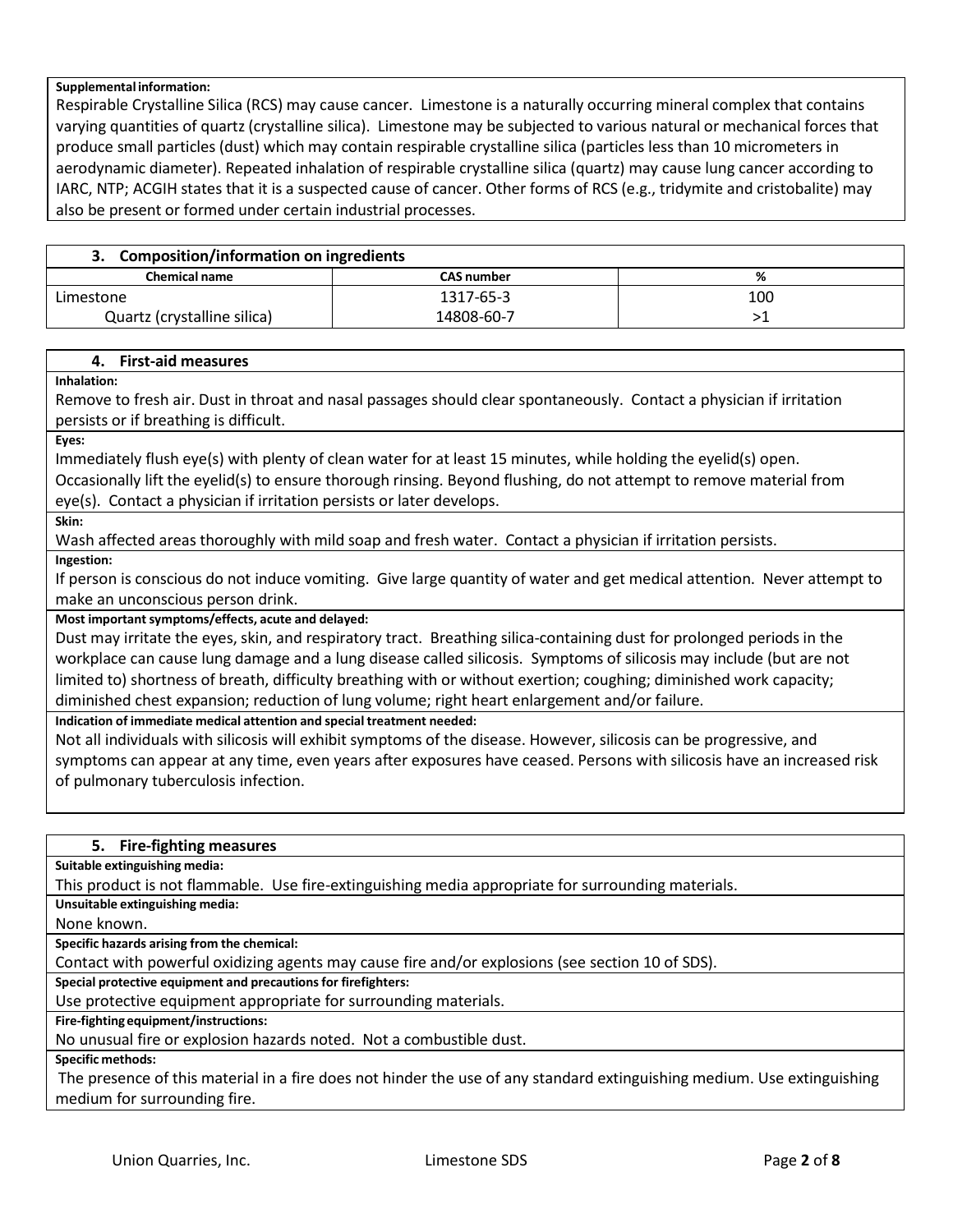#### **6. Accidental release measures**

**Personal precautions, protective equipment and emergency procedures:**

Persons involved in cleanup processes should first observe precautions (as appropriate) identified in Section 8 of this SDS.

**Environmental precautions:**

Prevent from entering into sewers or drainage systems where it can harden and clog flow.

**Methods and materials for containment and cleaning up:**

Spilled material, where dust is generated, may overexpose cleanup personnel to respirable crystalline silica-containing dust. Do not dry sweep or use compressed air for clean-up. Wetting of spilled material and/or use of respiratory protective equipment may be necessary.

#### **7. Handling and storage**

**Precautions forsafe handling:**

Respirable crystalline silica-containing dust may be generated during processing, handling, and storage. Use personal protection and controls identified in Section 8 of this SDS as appropriate.

**Conditionsforsafe storage, including any incompatibilities:**

Do not store near food, beverages, or smoking materials.

#### **8. Exposure controls/personal protection**

#### **Legend:**

NE = Not Established; PEL = Permissible Exposure Limit; TLV = Threshold Limit Value; REL = Recommended Exposure Limit; OSHA = Occupational Safety and Health Administration; MSHA = Mine Safety and Health Administration; NIOSH = National Institute for Occupational Safety and Health; ACGIH = American Conference of Governmental Industrial Hygienists

|                                        | <b>OSHA/MSHA</b>                                                                                | <b>ACGIH</b>                                | <b>NIOSH</b>                              |
|----------------------------------------|-------------------------------------------------------------------------------------------------|---------------------------------------------|-------------------------------------------|
| Component                              | <b>PEL</b>                                                                                      | <b>TLV</b>                                  | <b>REL</b>                                |
| Limestone (Calcium Carbonate)          | 15 mg/m <sup>3</sup> (total dust)                                                               | 10 mg/m <sup>3</sup> (total dust as calcium | 15 mg/m <sup>3</sup> (total dust)         |
|                                        | 5 mg/m <sup>3</sup> (respirable fraction)                                                       | carbonate)                                  | 5 mg/m <sup>3</sup> (respirable fraction) |
| Respirable dust containing silica      | 10 mg/m <sup>3</sup> ÷ (% silica + 2)                                                           | Use Respirable Silica TLV                   | Use Respirable Silica REL                 |
|                                        |                                                                                                 |                                             |                                           |
| Total dust containing silica           | OSHA: 30 mg/m <sup>3</sup> ÷ (% silica + 2)<br>MSHA: 30 mg/m <sup>3</sup> $\div$ (% silica + 3) | <b>NE</b>                                   | <b>NE</b>                                 |
|                                        |                                                                                                 |                                             |                                           |
| Respirable Crystalline Silica (quartz) | NE - Use respirable dust PEL                                                                    | $0.025$ mg/m <sup>3</sup>                   | $0.05 \text{ mg/m}^3$                     |
|                                        |                                                                                                 |                                             |                                           |
| Respirable Tridymite and Cristobalite  | 1/2 of OSHA and MSHA                                                                            | $0.025$ mg/m <sup>3</sup>                   | $0.05 \text{ mg/m}^3$                     |
| (other forms of crystalline silica)    | respirable dust PEL                                                                             |                                             |                                           |

#### **Exposure Guidelines:**

Respirable dust and quartz levels should be monitored regularly to determine worker exposure levels. Exposure levels in excess of allowable exposure limits should be reduced by all feasible engineering controls, including (but not limited to) wet suppression, ventilation, process enclosure, and enclosed employee workstations.

#### **Engineering Controls:**

Activities that generate dust require the use of general ventilation, local exhaust and/or wet suppression methods to maintain exposures below allowable exposure limits.

**Eye Protection:**

Safety glasses with side shields should be worn as minimum protection. Dust goggles should be worn when excessively (visible) dusty conditions are present or are anticipated.

#### **Skin Protection (Protective Gloves/Clothing):**

Use gloves to provide hand protection from abrasion. In dusty conditions, use long sleeve shirts. Wash work clothes after each use.

#### **Respiratory Protection:**

All respirators must be NIOSH-approved for the exposure levels present. (See NIOSH Respirator Selection Guide). The need for respiratory protection should be evaluated by a qualified safety and health professional. Activities that generate dust require the use of an appropriate dust respirator where dust levels exceed or are likely to exceed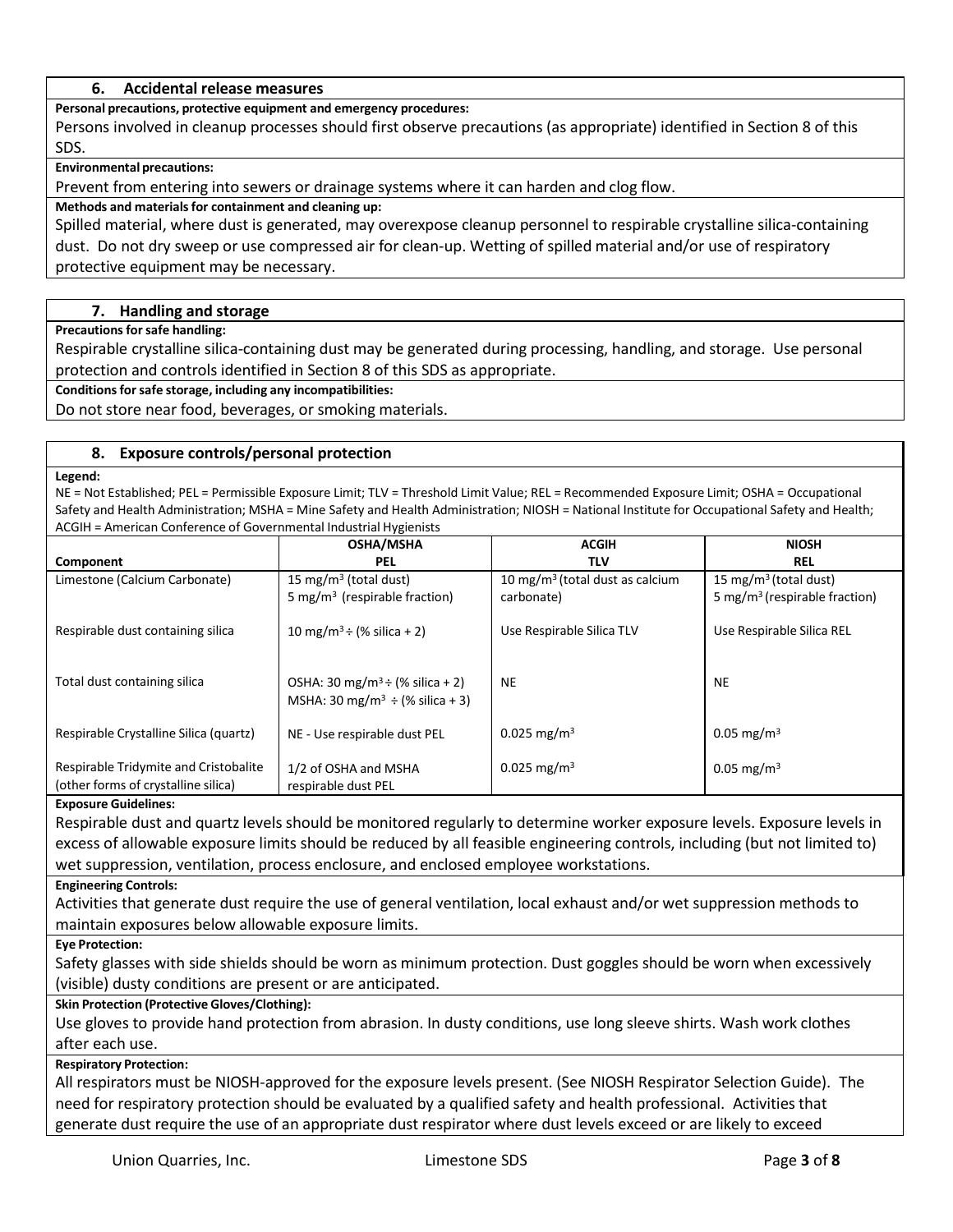allowable exposure limits. For respirable silica levels that exceed or are likely to exceed an 8 hr Time Weighted Average (TWA) of 0.5 mg/m<sup>3</sup>, a high efficiency particulate filter respirator must be worn at a minimum; however, if respirable silica levels exceed or are likely to exceed an 8 hr TWA of 5.0 mg/m<sup>3</sup> a positive pressure, full face respirator or equivalent is required. Respirator use must comply with applicable MSHA (42 CFR 84) or OSHA (29 CFR 1910.134 ) standards, which include provisions for a user training program, respirator inspection, repair and cleaning, respirator fit testing, medical surveillance and other requirements.

# **9. Physical and chemical properties**

#### **Appearance:**

Angular gray, white and tan particles ranging in size from powder to boulders.

| Odor:                                   | PH:                                      | <b>Decomposition temperature:</b>             |
|-----------------------------------------|------------------------------------------|-----------------------------------------------|
| No odor.                                | Not applicable                           | Not applicable                                |
| Melting point/freezing point:           | Initial boiling point and boiling range: | Flash point:                                  |
| Not applicable                          | Not applicable                           | Non-combustible                               |
| <b>Evaporation rate:</b>                | Flammability:                            | Upper/lower flammability or explosive limits: |
| Not applicable                          | Not applicable                           | Not applicable                                |
| Vapor pressure:                         | <b>Relative density:</b>                 | Solubility:                                   |
| Not applicable                          | Not applicable                           | 0                                             |
| Partition coefficient: n-octanol/water. | <b>Autoignition temperature:</b>         | Specific Gravity (H2O = 1):                   |
| Not applicable                          | Not applicable                           | $2.4 - 2.85$                                  |

## **10. Stability and reactivity**

**Reactivity:**

Not reactive under normal use.

**Chemical stability:** 

Stable under normal temperatures and pressures.

**Possibility of hazardous reactions:** 

None under normal use.

**Conditions to avoid (e.g., static discharge, shock or vibration):** 

Contact with incompatible materials should be avoided (see below). See Sections 5 and 7 for additional information. **Incompatible materials:**

Silica ignites on contact with fluorine and is incompatible with acids, aluminum, ammonium salts and magnesium. Silica reacts violently with powerful oxidizing agents such as fluorine, boron trifluoride, chlorine trifluoride, manganese trifluoride, and oxygen difluoride yielding possible fire and/or explosions. Silica dissolves readily in hydrofluoric acid producing a corrosive gas – silicon tetrafluoride.

**Hazardous decomposition products:**

Silica-containing respirable dust particles may be generated. When heated, quartz is slowly transformed into tridymite (above 860°C/1580°F) and cristobalite (above 1470°C/2678°F). Both tridymite and cristobalite are other forms of crystalline silica.

# **11. Toxicological information**

**Primary Routes of Exposure:**

Inhalation and contact with the eyes and skin.

**Symptoms related to the physical, chemical, toxicological characteristics**

**Inhalation:**

Dusts may irritate the nose, throat and respiratory tract by mechanical abrasion. Coughing sneezing and shortness of breath may occur.

Symptoms of silicosis caused by chronic exposure to dust may include (but are not limited to) shortness of breath, difficulty breathing with or without exertion; coughing; diminished work capacity; diminished chest expansion; reduction of lung volume; right heart enlargement and/or failure. Persons with silicosis have an increased risk of pulmonary tuberculosis infection.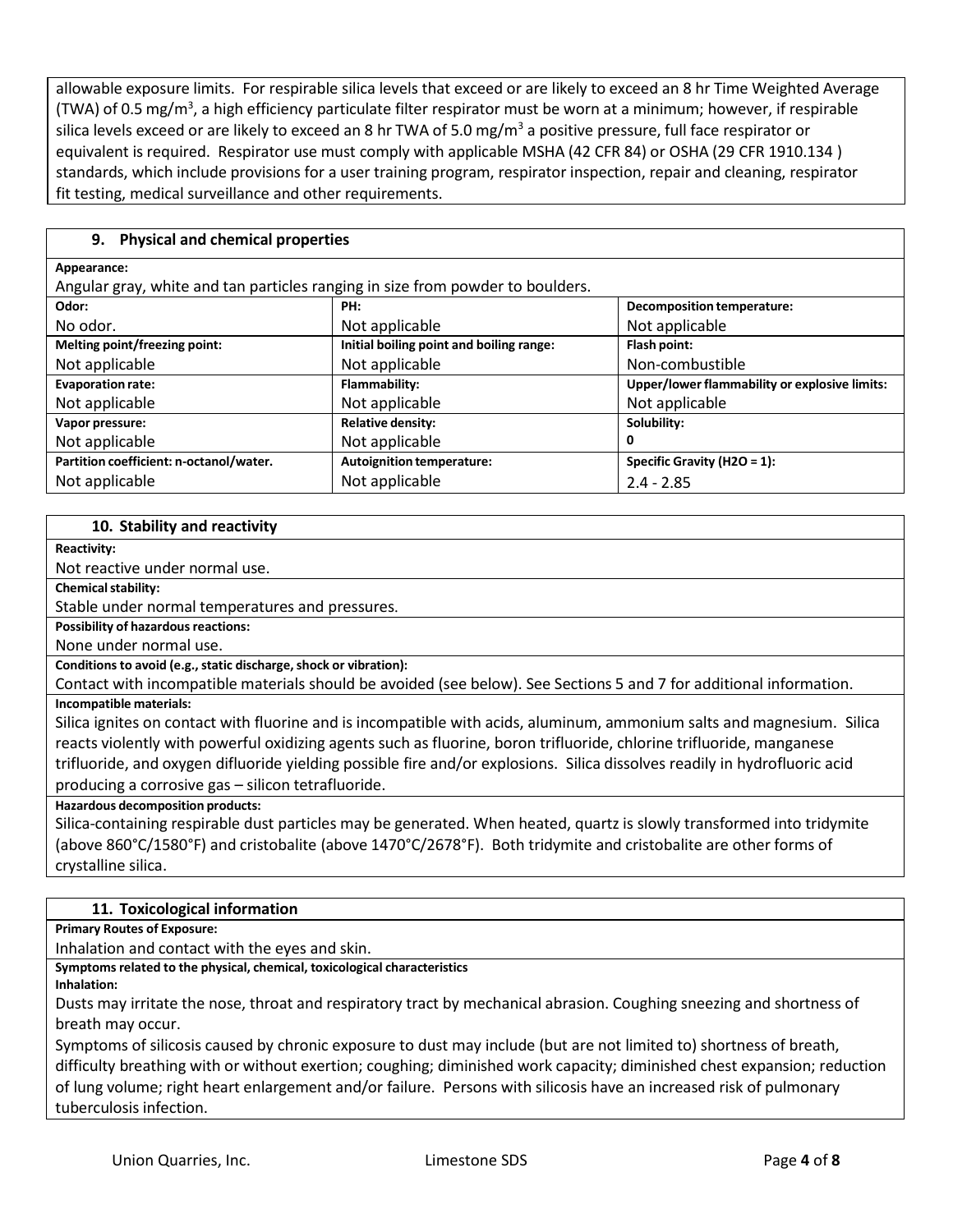## **Eye Contact:**

Dust particles can scratch the eye causing tearing, redness, a stinging or burning feeling, or swelling of the eyes with blurred vision.

## **Skin Contact:**

Dust particles can scratch and irritate the skin with redness, an itching or burning feeling, swelling of the skin, and/or rash.

**Ingestion:**

Expected to be practically non-toxic. Ingestion of large amounts may cause gastrointestinal irritation including nausea, vomiting, diarrhea, and blockage.

## **Medical Conditions Aggravated by Exposure:**

Irritated or broken skin increases chance of contact dermatitis. Pre-existing medical conditions that may be aggravated by exposure include disorders of the eye, skin and lung (including asthma and other breathing disorders). Smoking tobacco will impair the ability of the lungs to clear themselves of dust.

## **Delayed and immediate effects and also chronic effectsfrom short- and long-term exposure:**

Prolonged overexposure to respirable dusts in excess of allowable exposure limits can cause inflammation of the lungs leading to possible fibrotic changes, a medical condition known as pneumoconiosis.

Prolonged and repeated inhalation of respirable crystalline silica-containing dust in excess of allowable exposure limits may cause a chronic form of silicosis, an incurable lung disease that may result in permanent lung damage or death. Chronic silicosis generally occurs after 10 years or more of overexposure; a more accelerated type of silicosis may occur between 5 and 10 years of higher levels of exposure. In early stages of silicosis, not all individuals will exhibit symptoms (signs) of the disease. However, silicosis can be progressive, and symptoms can appear at any time, even years after exposure has ceased.

Repeated overexposures to very high levels of respirable crystalline silica for periods as short as six months may cause acute silicosis. Acute silicosis is a rapidly progressive, incurable lung disease that is typically fatal. Symptoms include (but are not limited to): shortness of breath, cough, fever, weight loss, and chest pain.

Respirable dust containing newly broken silica particles has been shown to be more hazardous to animals in laboratory tests than respirable dust containing older silica particles of similar size. Respirable silica particles which had aged for sixty days or more showed less lung injury in animals than equal exposures of respirable dust containing newly broken particles of silica.

There are reports in the literature suggesting that excessive crystalline silica exposure may be associated with autoimmune disorders and other adverse health effects involving the kidney. In particular, the incidence of scleroderma (thickening of the skin caused by swelling and thickening of fibrous tissue) appears to be higher in silicotic individuals. To date, the evidence does not conclusively determine a causal relationship between silica exposure and these adverse health effects.

# **Carcinogenicity:**

Epidemiology studies on the association between crystalline silica exposure and lung cancer have had both positive and negative results. There is some speculation that the source and type of crystalline silica may play a role. Studies of persons with silicosis indicate an increased risk of developing lung cancer, a risk that increases with the level and duration of exposure. It is not clear whether lung cancer develops in non-silicotic patients. Several studies of silicotics do not account for lung cancer confounders, especially smoking, which have been shown to increase the risk of developing lung disorders, including emphysema and lung cancer.

In October 1996, an IARC Working Group designated respirable crystalline silica as carcinogenic (Group 1). In 2012, an IARC Working Group re-affirmed that inhalation of crystalline silica was a known human carcinogen. The NTP's Report on Carcinogens, 9th edition, lists respirable crystalline silica as a "known human carcinogen." In the year 2000, the American Conference of Governmental Industrial Hygienists (ACGIH) listed respirable crystalline silica (quartz) as a suspected human carcinogen (A-2). These classifications are based on sufficient evidence of carcinogenicity in certain experimental animals and on selected epidemiological studies of workers exposed to crystalline silica.

# **Additional information on toxicological-effects:**

**Acute toxicity:** Not classified

No specific data on product. Limestone (calcium carbonate CAS# 471-34-1) has oral LD50 (rats) = 6450 mg/kg.) **Skin corrosion/irritation:** Not classified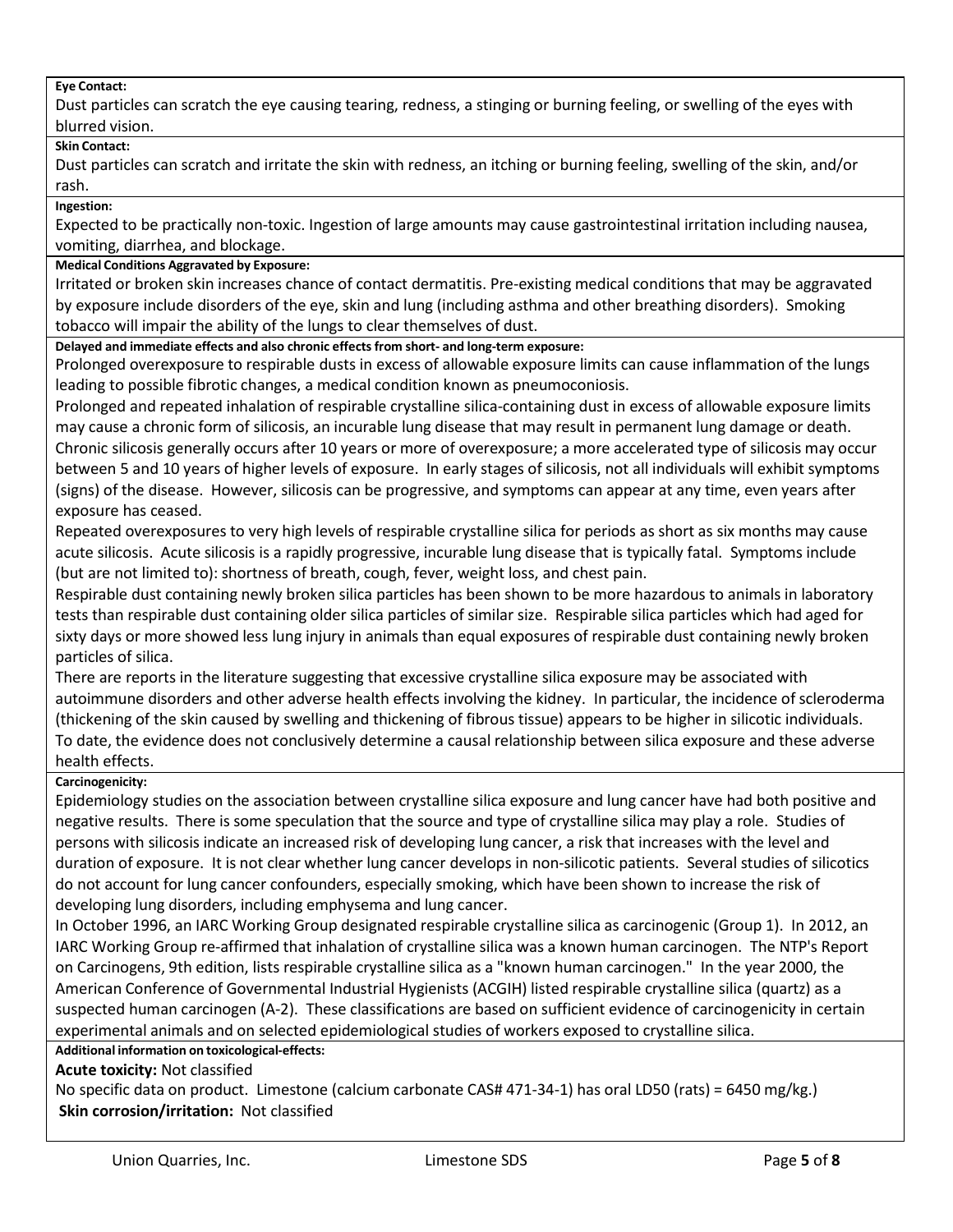# **Serious eye damage/eye irritation:** Not classified

**Respiratory sensitization:** Not classified.

**Skin sensitization:** Not classified.

**Germ cell Mutagenicity:** Not classified

**Carcinogenicity:** May cause cancer (Inhalation).

**Reproductive toxicity:** Not classified

**Specific target organ toxicity - single exposure:** Not classified

**Specific target organ- toxicity – repeated exposure:** Causes damage to organs (lungs, respiratory system) through prolonged or repeated exposure (inhalation)

**Aspiration toxicity:** Not classified (not applicable- solid material)

| 12. Ecological information                              |
|---------------------------------------------------------|
| Ecotoxicity (aquatic and terrestrial, where available): |
| Not determined                                          |
| Persistence and degradability:                          |
| Not determined                                          |
| <b>Bioaccumulative potential:</b>                       |
| Not determined                                          |
| Mobility in soil:                                       |
| Not determined                                          |
| Other adverse effects:                                  |
| Not determined                                          |

## **13. Disposal considerations**

**Safe handling and disposal of waste:**

Place contaminated materials in appropriate containers and dispose of in a manner consistent with applicable federal, state, and local regulations. Prevent from entering drainage, sewer systems, and unintended bodies of water. It is the responsibility of the user to determine, at the time of disposal, whether product meets criteria for hazardous waste. Product uses, transformations, mixture and processes, may render the resulting material hazardous.

| 14. Transport information       |
|---------------------------------|
| <b>UN Number:</b>               |
| Not regulated.                  |
| <b>UN Proper shipping name:</b> |
| Not regulated.                  |
| <b>Transport Hazard class:</b>  |
| Not applicable.                 |
| Packing group, if applicable:   |
| Not applicable.                 |
| Marine pollutant (Yes/No):      |
| Not applicable.                 |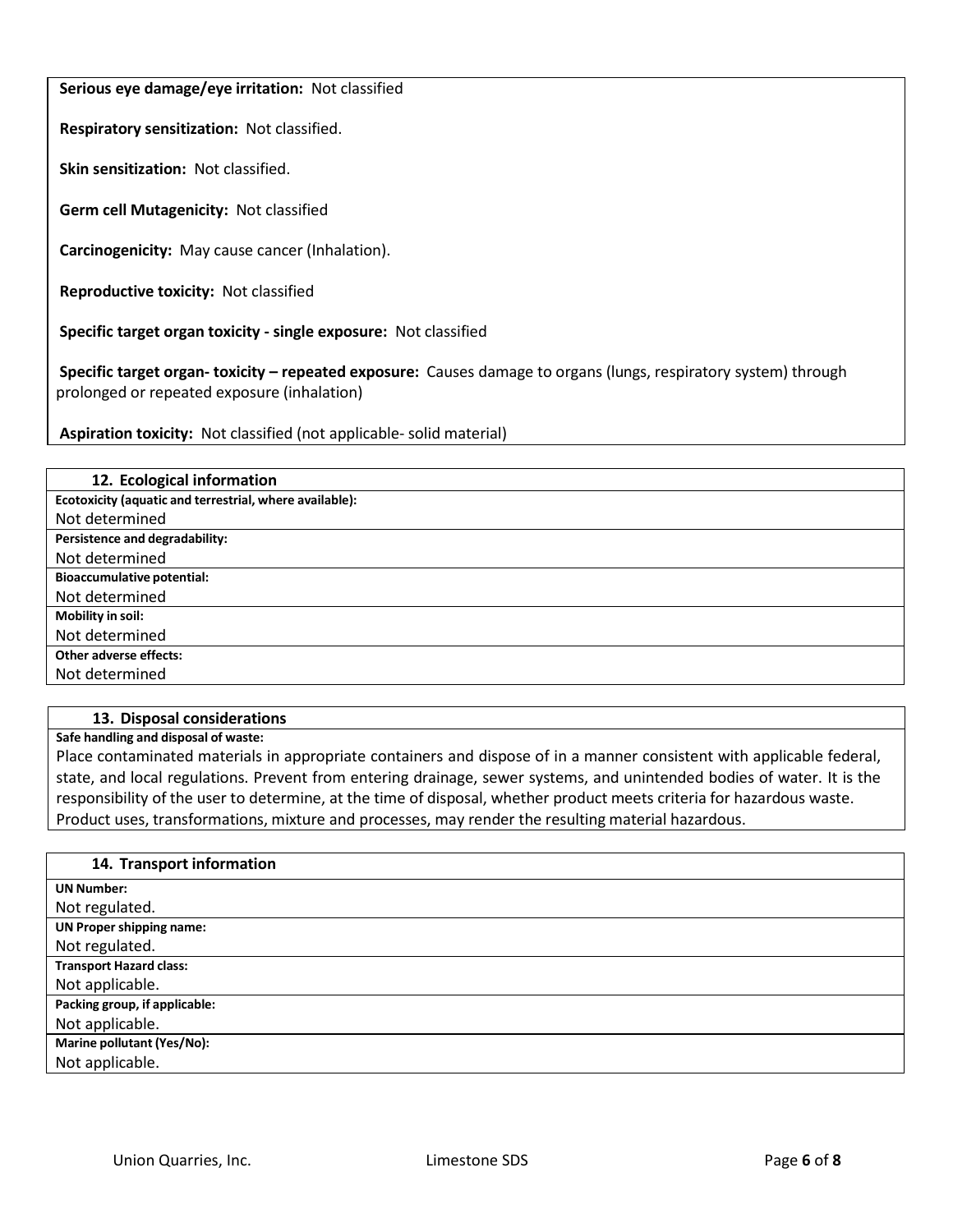## **15. Regulatory information**

**Toxic Substances Control Act (TSCA):**

The components in this product are listed on the TSCA Inventory or are exempt.

**Comprehensive Environmental Response, Compensation and Liability Act (CERCLA):**

Releases of this material to air, land, or water are not reportable to the National Response Center under the

Comprehensive Environmental Response, Compensation, and Liability Act (CERCLA) or to state and local emergency planning committees under the Superfund Amendments and Reauthorization Act.

**Superfund Amendments and Reauthorization Act of 1986 (SARA), Title III:**

Section 302 extremely hazardous substances: None

Section 311/312 hazard categories: Delayed Health

Section 313 reportable ingredients at or above de minimus concentrations: None

**California Proposition 65:**

This product contains a chemical (crystalline silica) known to the State of California to cause cancer.

**State Regulatory Lists:**

Each state may promulgate standards more stringent than the federal government. This section cannot encompass an inclusive list or all state regulations. Therefore, the user should review the components listed in Section 2 and consult state or local authorities for specific regulations that apply.

## **16. Other information**

**Disclaimer**

# **NO WARRANTY IS MADE, EXPRESS OR IMPLIED, OF MERCHANTABILITY, FITNESS FOR A PARTICULAR PURPOSE OR OTHERWISE.**

While the information provided in this material safety data sheet is believed to provide a useful summary of the hazards of limestone, as it is commonly used, one cannot anticipate and provide all of the information that might be needed in every situation. Inexperienced product users should obtain proper training before using this product.

The data furnished in this sheet does not address hazards that may be posed by other materials mixed with limestone. Users should review other relevant material safety data sheets before working with concrete or working with products containing cement.

No representations or warranties with respect to the accuracy or correctness of thisinformation, or of any kind or nature whatsoever are given, made, or intended by Union Quarries, Inc.. No legal responsibility whatsoever is assumed for thisinformation, or for any injuries or damages, however caused, which may result from the use of this information. This information is offered solely for informational purposes and issubject to your own independent investigation and verification.

| Issue date:           |  |
|-----------------------|--|
| 8/12/16               |  |
| <b>Revision date:</b> |  |
| 8/12/16               |  |
|                       |  |

**Union Quarries, Inc. 102 Bonnybrook Rd. Carlisle, PA 17013**